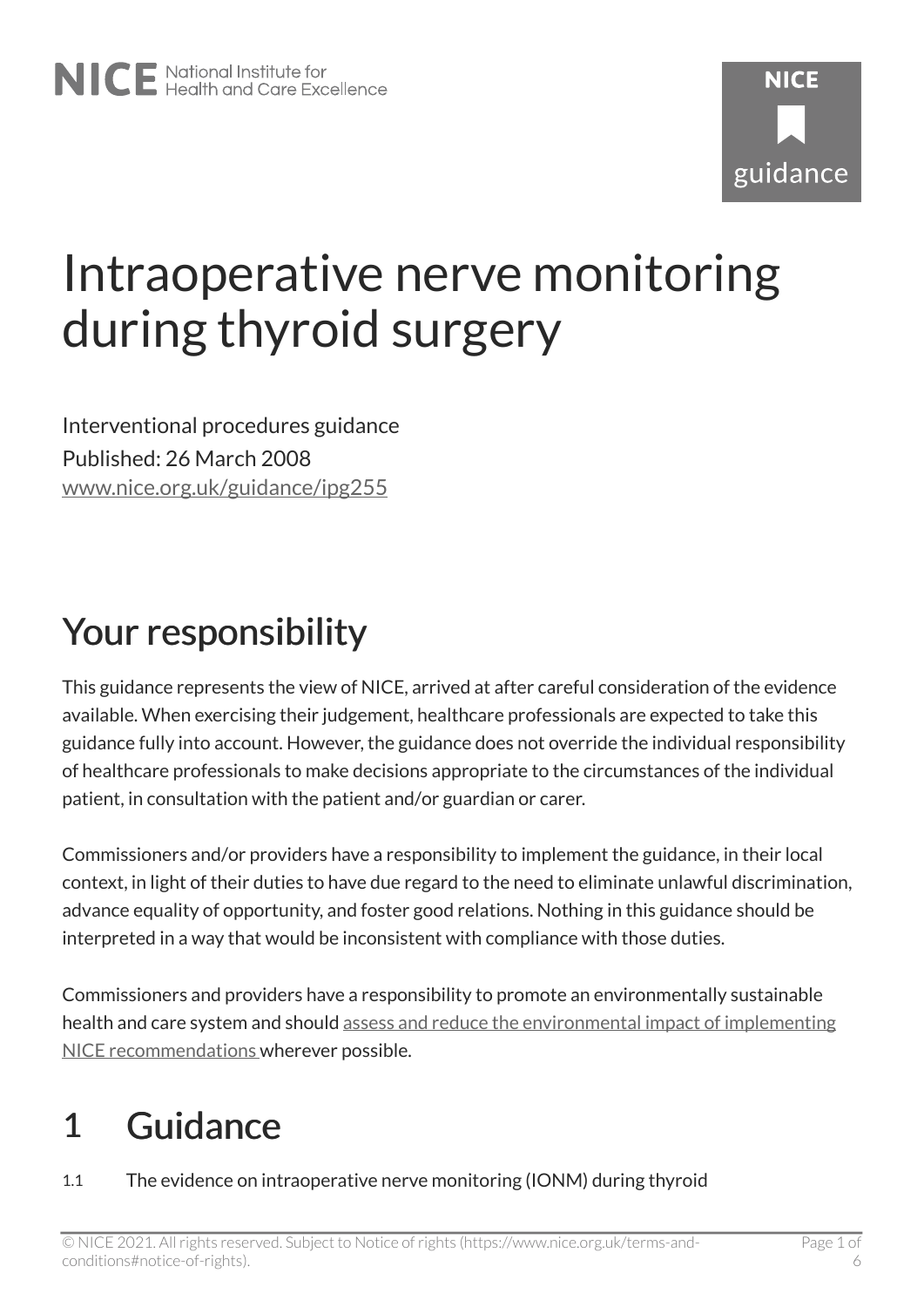surgery raises no major safety concerns. In terms of efficacy, some surgeons find IONM helpful in performing more complex operations such as reoperative surgery and operations on large thyroid glands. Therefore, it may be used with normal arrangements for consent, audit and clinical governance.

## 2 The procedure

#### 2.1 Indications and current treatments

- 2.1.1 Removal of part or all of the thyroid gland (partial or total thyroidectomy) may be indicated in the treatment of thyroid enlargement (goitre), thyrotoxicosis or malignancy. The thyroid gland is located close to the right and left recurrent laryngeal nerves (RLNs) which innervate the vocal cords. Damage to an RLN during thyroid surgery may result in temporary or permanent hoarseness, or, in the case of bilateral damage, breathing difficulties and inability to speak.
- 2.1.2 Conventionally, thyroid surgery is done without continuous IONM. Under general anaesthesia, an incision is made in the front of the neck and the underlying muscles are retracted to expose the thyroid gland. The RLNs are identified visually to avoid injuring them, but this is not always straightforward. A hand-held nerve stimulator can also be used, in combination with a finger placed behind the larynx to detect contraction of the vocal cord muscles and the arytenoid cartilages on nerve stimulation.

#### 2.2 Outline of the procedure

- 2.2.1 IONM is used as an adjunct to conventional thyroid surgery under general anaesthesia. It requires placement of electrodes close to the vocal cords. This can be achieved either by the use of a specially adapted endotracheal tube with surface or integral electrodes, which are positioned close to the vocal cords, or by the placement of electrodes into the vocal muscles on each side of the thyroid gland, when using a standard endotracheal tube. Following tracheal intubation, non-paralysing anaesthesia is used for the rest of the procedure as muscle relaxants can interfere with the nerve monitoring process.
- 2.2.2 The electrodes are connected to the neuromonitoring device, which uses sound and graphics on the monitor screen to alert the surgeon when a surgical instrument comes close to either RLN during surgery. A hand-held probe can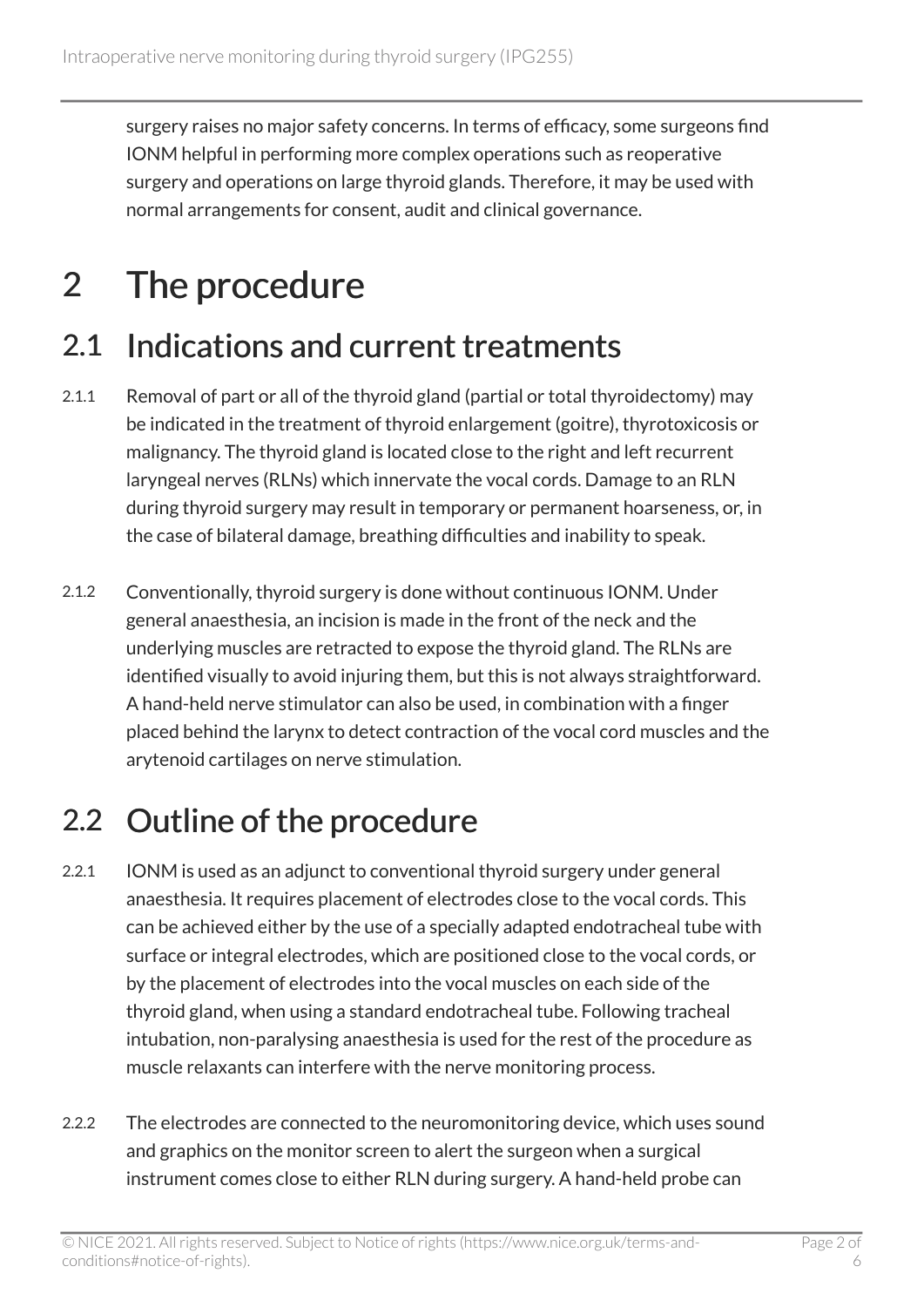also be used to confirm the location of either nerve at any time during the operation. Postoperative laryngoscopy is used to assess RLN function.

*Sections 2.3 and 2.4 describe efficacy and safety outcomes which were available in the published literature and which the Committee considered as part of the evidence about this procedure. For more details, refer to the Sources of evidence.* 

### 2.3 Efficacy

- 2.3.1 Four non-randomised studies of 16,448, 684, 639 and 136 patients (29,998, 1043, 1000 and 190 nerves) reported permanent rates of vocal cord paralysis ranging from 0% to 2% in the IONM groups, compared with 0% to 1% in the control groups (visual RLN identification or no RLN identification). No statistically significant differences were seen between procedures undertaken with or without IONM. Three case series of 328, 288 and 171 patients reported rates of permanent vocal cord paralysis using IONM in 3% (15/502), 1% (6/429) and 1% (2/271) of RLNs, respectively.
- 2.3.2 Four non-randomised studies of 684, 639, 165 and 136 patients (1043, 1000, 236 and 190 nerves) reported rates of transient vocal cord paralysis ranging from 3% to 5% in the IONM groups, compared with 3% to 4% in the control groups (none were statistically significant). Another non-randomised study reported that vocal cord immobility was detected at 3-month follow-up in 6% (6/104) of patients when IONM was used and 5% (5/100) of patients when IONM was not used (p = 0.55). The three case series of 328, 288 and 171 patients reported rates of transient RLN palsy as 9% (43/502), 9% (37/429) and 5% (13/271), respectively.
- 2.3.3 The non-randomised study of 639 patients (1000 nerves at risk), which compared IONM with visual identification of the RLN, reported that IONM indicated no nerve damage in 10 out of 21 vocal cords that were paralysed as a result of surgery. Conversely, IONM indicated nerve damage in 27 out of 480 patients who were found to have normal postoperative vocal cord function.
- 2.3.4 The Specialist Advisers considered key efficacy outcomes to be reduction in nerve damage and subsequent vocal cord palsy. Two of the nine Advisers stated that this procedure is useful for teaching. One Adviser commented that there are significantly different opinions between surgeons as to whether this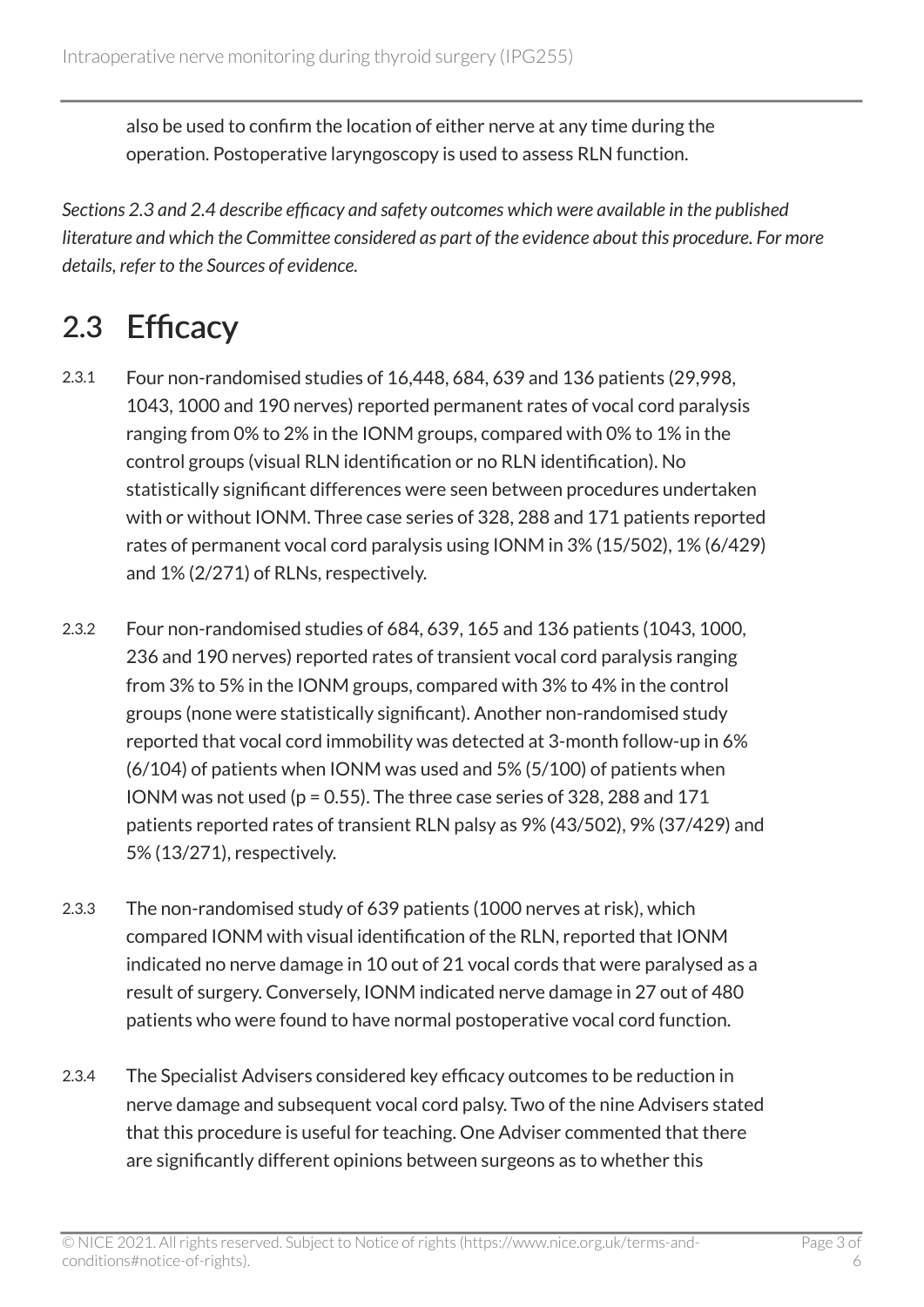technology improves outcomes or whether it gives false reassurance to inexperienced surgeons.

### 2.4 Safety

- 2.4.1 No adverse events resulting from IONM were reported in the studies.
- 2.4.2 The Specialist Advisers considered the main safety concerns to be falsenegative or false-positive readings leading to the misidentification of the nerve. In particular, a false-negative reading may lead to RLN damage. One Adviser suggested that there is also a potential for false signals if the electrodes are placed incorrectly.

## 3 Further information

3.1 All cases of RLN damage during thyroid surgery using IONM should be recorded at local clinical audit meetings and reported to the National Patient Safety Agency through local clinical governance mechanisms, as this may be associated with failure to identify the nerve (false-negatives) when using the technique.

Andrew Dillon Chief Executive March 2008

### Sources of evidence

The evidence considered by the Interventional Procedures Advisory Committee is described in the following document.

['Interventional procedure overview of intraoperative nerve monitoring during thyroid surgery',](http://www.nice.org.uk/proxy/?sourceUrl=http%3a%2f%2fwww.nice.org.uk%2fip654overview) August 2007.

### Information for patients

NICE has produced [information describing its guidance on this procedure for patients and their](http://www.nice.org.uk/guidance/ipg255/informationforpublic) [carers](http://www.nice.org.uk/guidance/ipg255/informationforpublic) ('Understanding NICE guidance'). It explains the nature of the procedure and the decision made, and has been written with patient consent in mind.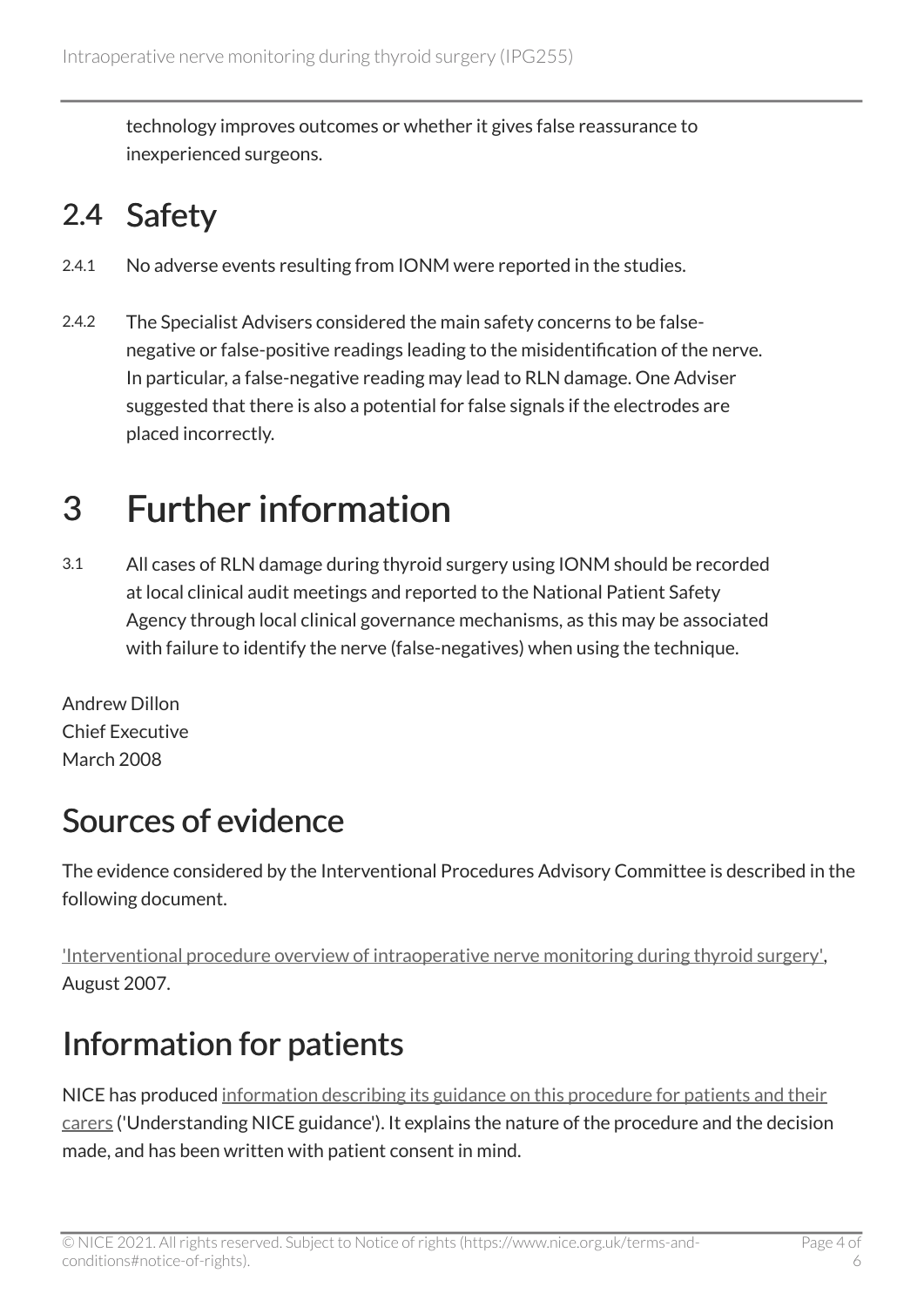## 4 About this guidance

NICE interventional procedure guidance makes recommendations on the safety and efficacy of the procedure. It does not cover whether or not the NHS should fund a procedure. Funding decisions are taken by local NHS bodies after considering the clinical effectiveness of the procedure and whether it represents value for money for the NHS. It is for healthcare professionals and people using the NHS in England, Wales, Scotland and Northern Ireland, and is endorsed by Healthcare Improvement Scotland for implementation by NHSScotland.

This guidance was developed using the NICE [interventional procedure guidance](http://www.nice.org.uk/about/what-we-do/our-programmes/nice-guidance/nice-interventional-procedures-guidance) process.

We have produced a [summary of this guidance for patients and carers.](http://www.nice.org.uk/guidance/ipg255/informationforpublic) Tools to help you put the guidance into practice and information about the evidence it is based on are also [available](http://www.nice.org.uk/guidance/ipg255).

#### Changes since publication

11 January 2012: minor maintenance.

#### Your responsibility

This guidance represents the views of NICE and was arrived at after careful consideration of the available evidence. Healthcare professionals are expected to take it fully into account when exercising their clinical judgement. This guidance does not, however, override the individual responsibility of healthcare professionals to make appropriate decisions in the circumstances of the individual patient, in consultation with the patient and/or guardian or carer.

Implementation of this guidance is the responsibility of local commissioners and/or providers. Commissioners and providers are reminded that it is their responsibility to implement the guidance, in their local context, in light of their duties to avoid unlawful discrimination and to have regard to promoting equality of opportunity. Nothing in this guidance should be interpreted in a way which would be inconsistent with compliance with those duties.

#### Copyright

© National Institute for Health and Clinical Excellence 2008. All rights reserved. NICE copyright material can be downloaded for private research and study, and may be reproduced for educational and not-for-profit purposes. No reproduction by or for commercial organisations, or for commercial purposes, is allowed without the written permission of NICE.